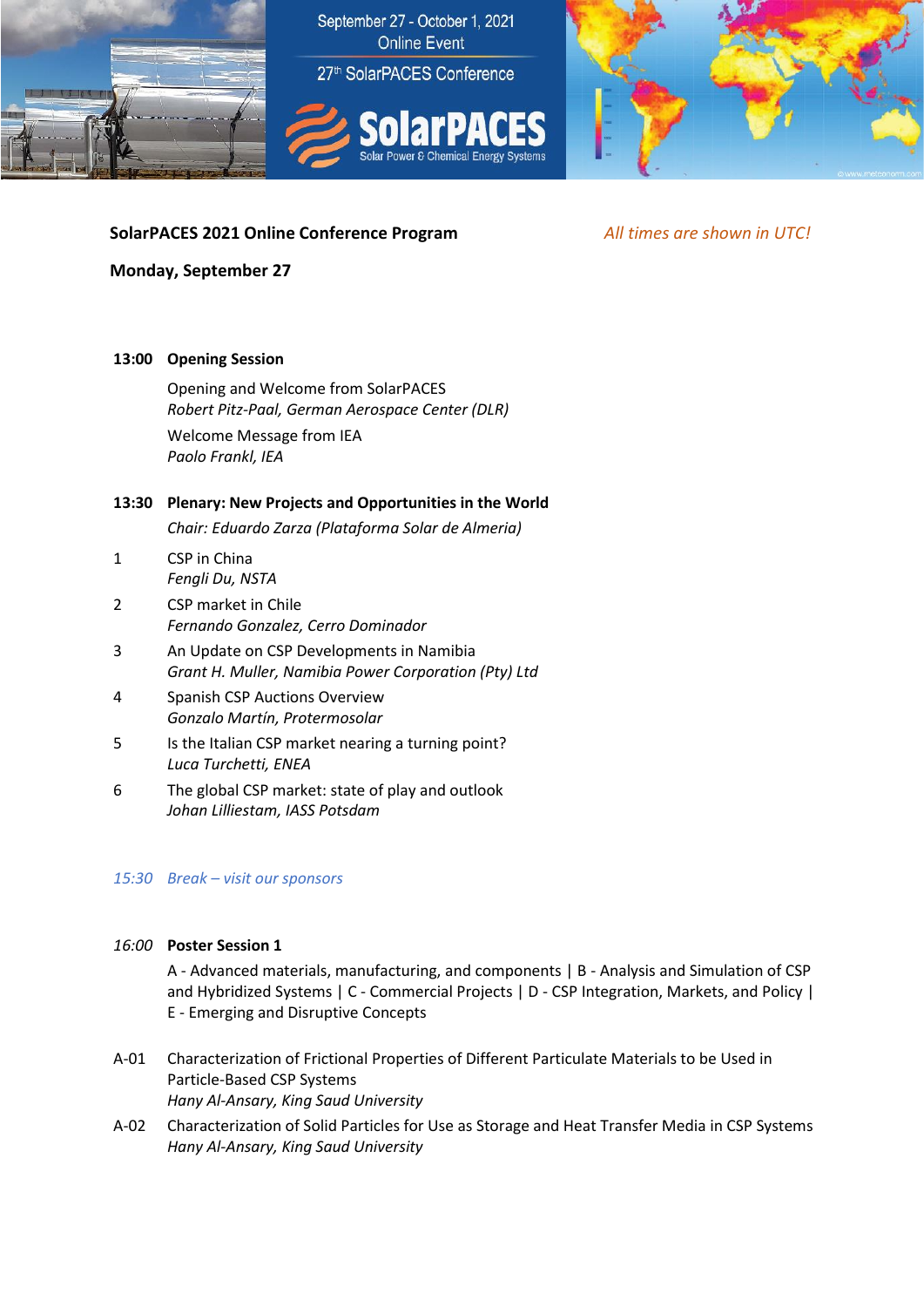



- A-03 Material Compatibility Between Discrete Structures and Candidate Particulates in a Particle Heating Receiver of a CSP System *Hany Al-Ansary, King Saud University*
- A-05 Results of Molten Salt Component Tests with the TESIS:com Facility *Niklas Carl Dicke, German Aerospace Center*
- A-06 Analysis and Evaluation of the Spectral Variability of the Atmospheric Attenuation Phenomena in the Performance of Solar Tower Plants. *Sonia Escorza, National Renewable Energy Centre (CENER)*
- A-07 Thermal Stability and Failure Mechanisms of Pyromark 2500 for High-temperature Solar Receivers *Sahar Hosseini, Australian National University*
- A-08 Spectroscopic Chemical Testing Methods Towards Evaluating the Efficiency of Solar Mirrors Protective Coatings *Sara Lakhouil, Moroccan Foundation for Advanced Science, Innovation and Research*
- A-09 Characterization of Receiver Tubes Coated with Black Nickel for Parabolic Trough Collectors *Francisco Lizama-Tzec, CINVESTAV-Mérida*
- A-10 Tribology of High Toughness NiWC Components in Molten Ternary Chloride Salt *Evan Ogren, University of Wisconsin-Madison*
- A-11 Advanced High-Temperature Control Valve Design for Present and Future CSP Systems *Jeff Parish, Flowserve*
- A-12 Investigations on DMV310Nsolar as Possible Tube Material for Molten Salt Solar Receivers *Michael Spiegel, Salzgitter Mannesmann Forschung GmbH*
- A-13 Novel Durable Anti-Soiling Coatings under Outdoor Conditions *Johannes Wette, Ciemat-PSA*
- A-14 Analysis on NREL Newly Developed Solar Mirror Material Database (SMMD) *Guangdong Zhu, National Renewable Energy Laboratory*
- B-01 Techno-Economic Optimization of Solar Tower Systems: Comparison of Different Sites in Chile *Francisco Torres Sartori, Fraunhofer Institute for Solar Energy Systems ISE*
- B-04 Validation and Comparison of a Software Based on Mathematical Approximation in Optical Performance Calculations of Solar Central Receiver Plants. *Olaia Itoiz, National Renewable Energy Centre*
- B-05 Minimizing Water Consumption of a CSP Plant, by Using an Online Optimization Algorithm for Cleaning Decisions
	- *Matthias Loevenich, Institute of solar research, German Aerospace Center (DLR)*
- B-06 Modeling of the Process Control of a High Performance Molten Salt Tower Receiver System Via State Machines *Christian Schwager, Solar-Institut Jülich, FH Aachen University of Applied Sciences*
- B-07 Heliostat Aimpoint Strategy Development for a Central Receiver System Plant in Pakistani Climate

*Alexander Zolan, National Renewable Energy Laboratory*

B-08 Industrial By-Products and Commercial Solid Particles to be used in Concentrating Solar Power plants: A comparison *Marc Majó, University of Barcelona*